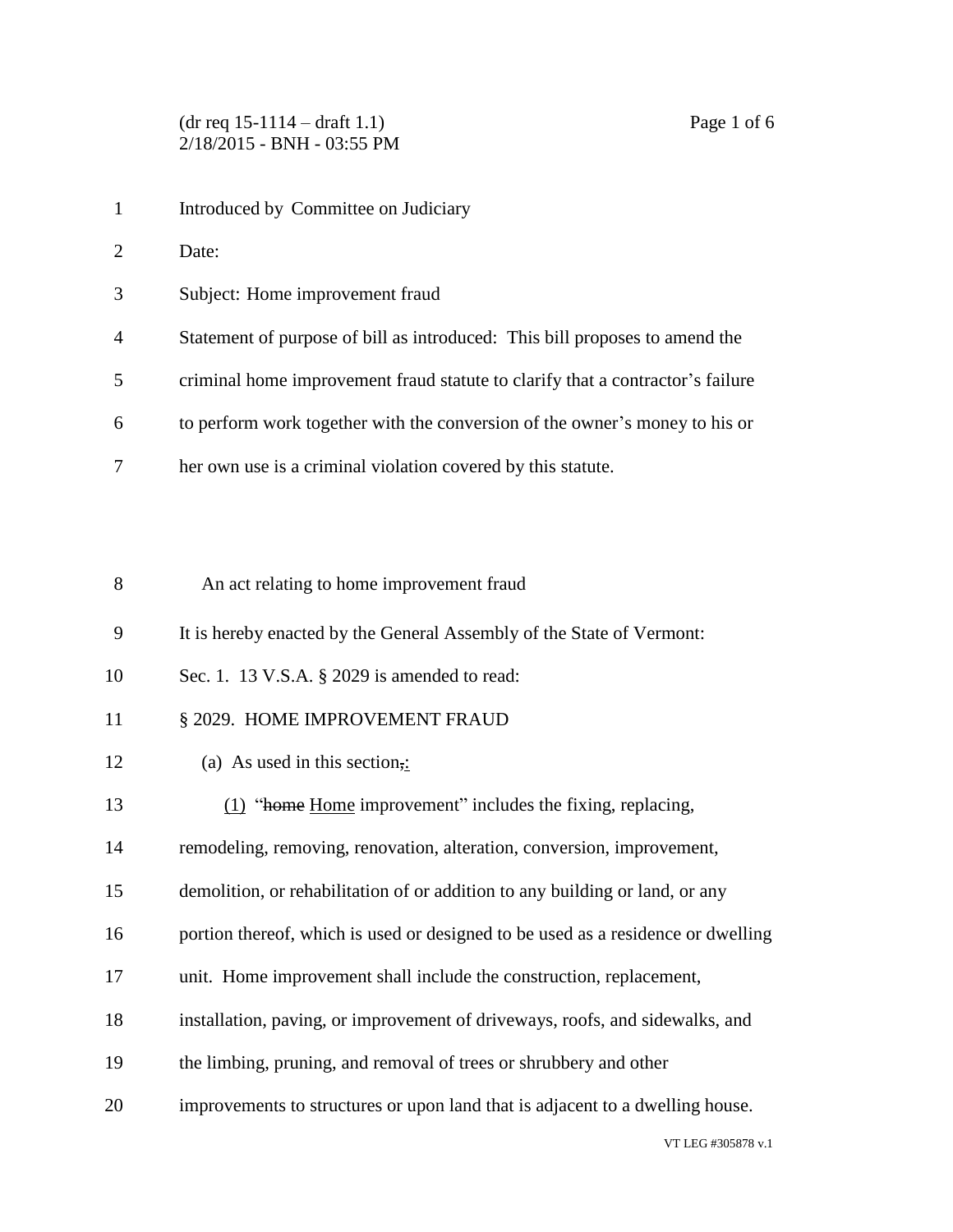## (dr req 15-1114 – draft 1.1) Page 2 of 6 2/18/2015 - BNH - 03:55 PM

| $\mathbf{1}$   | (2) "Reasonable period of time for performance" means performance                            |
|----------------|----------------------------------------------------------------------------------------------|
| $\overline{2}$ | within the terms of the contract taking into account any unforeseen weather or               |
| 3              | natural disaster, which would reasonably extend the time for performance.                    |
| $\overline{4}$ | (b) A person commits the offense of home improvement fraud when he or                        |
| 5              | she knowingly enters into a contract or agreement, written or oral, for \$500.00             |
| 6              | or more, with an owner for home improvement, or into several contracts or                    |
| 7              | agreements for \$2,500.00 or more in the aggregate, with more than one owner                 |
| 8              | for home improvement, and he or she knowingly:                                               |
| 9              | (1) promises performance that he or she does not intend to perform or                        |
| 10             | knows will not be performed, in whole or in part;                                            |
| 11             | $\left(2\right)$ knowingly misrepresents a material fact relating to the terms of the        |
| 12             | contract or agreement or to the condition of any portion of the property                     |
| 13             | involved;                                                                                    |
| 14             | $\left(\frac{3}{2}\right)$ knowingly uses or employs any unfair or deceptive act or practice |
| 15             | in order to induce, encourage, or solicit such person to enter into any contract             |
| 16             | or agreement or to modify the terms of the original contract or agreement; or                |
| 17             | $\left(\frac{4}{3}\right)$ when there is a declared state of emergency, knowingly charges    |
| 18             | for goods or services related to the emergency a price that exceeds two times                |
| 19             | the average price for the goods or services and the increase is not attributable             |
| 20             | to the additional costs incurred in connection with providing those goods or                 |
| 21             | services; or                                                                                 |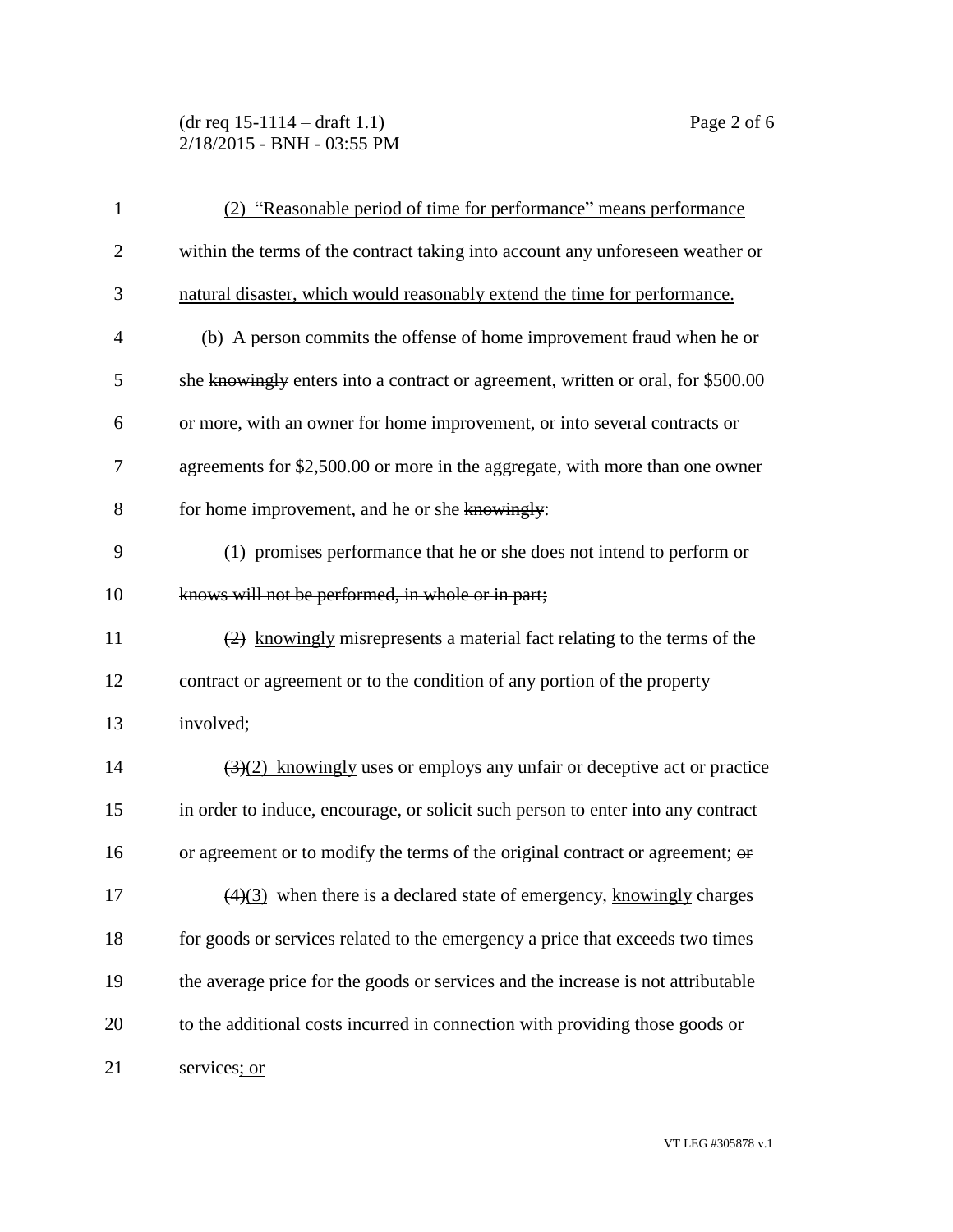(dr req 15-1114 – draft 1.1) Page 3 of 6 2/18/2015 - BNH - 03:55 PM

| $\mathbf{1}$   | (4) fails to perform the contract or agreement, in whole or in part, within            |
|----------------|----------------------------------------------------------------------------------------|
| $\overline{2}$ | a reasonable period of time for performance and, when the owner requests               |
| 3              | performance or a refund of payment made, the person fails to either:                   |
| 4              | (A) refund the payment or make a repayment plan that is agreed to by                   |
| 5              | the owner; or                                                                          |
| 6              | (B) make and comply with a definite plan for completion of the work                    |
| 7              | that is agreed to by the owner.                                                        |
| 8              | (c) It shall be a permissive inference that the person acted knowingly under           |
| 9              | subdivision $(b)(1)$ of this section if the person fails to perform the contract or    |
| 10             | agreement and, when the owner requests performance of the contract or                  |
| 11             | agreement or a refund of payments made, the person fails to:                           |
| 12             | (1) return the payments or deliver the materials or make and comply                    |
| 13             | with a reasonable written repayment plan for the return of the payments; or            |
| 14             | $(2)$ make and comply with a reasonable written plan for completion of                 |
| 15             | the contract or agreement.                                                             |
| 16             | (d) Whenever a person is convicted of home improvement fraud or of                     |
| 17             | fraudulent acts related to home improvement:                                           |
| 18             | (1) the person shall notify the office of attorney general Office of                   |
| 19             | <b>Attorney General;</b>                                                               |
| 20             | (2) the court shall notify the <del>office of the attorney general</del> Office of the |
| 21             | <b>Attorney General</b> ; and                                                          |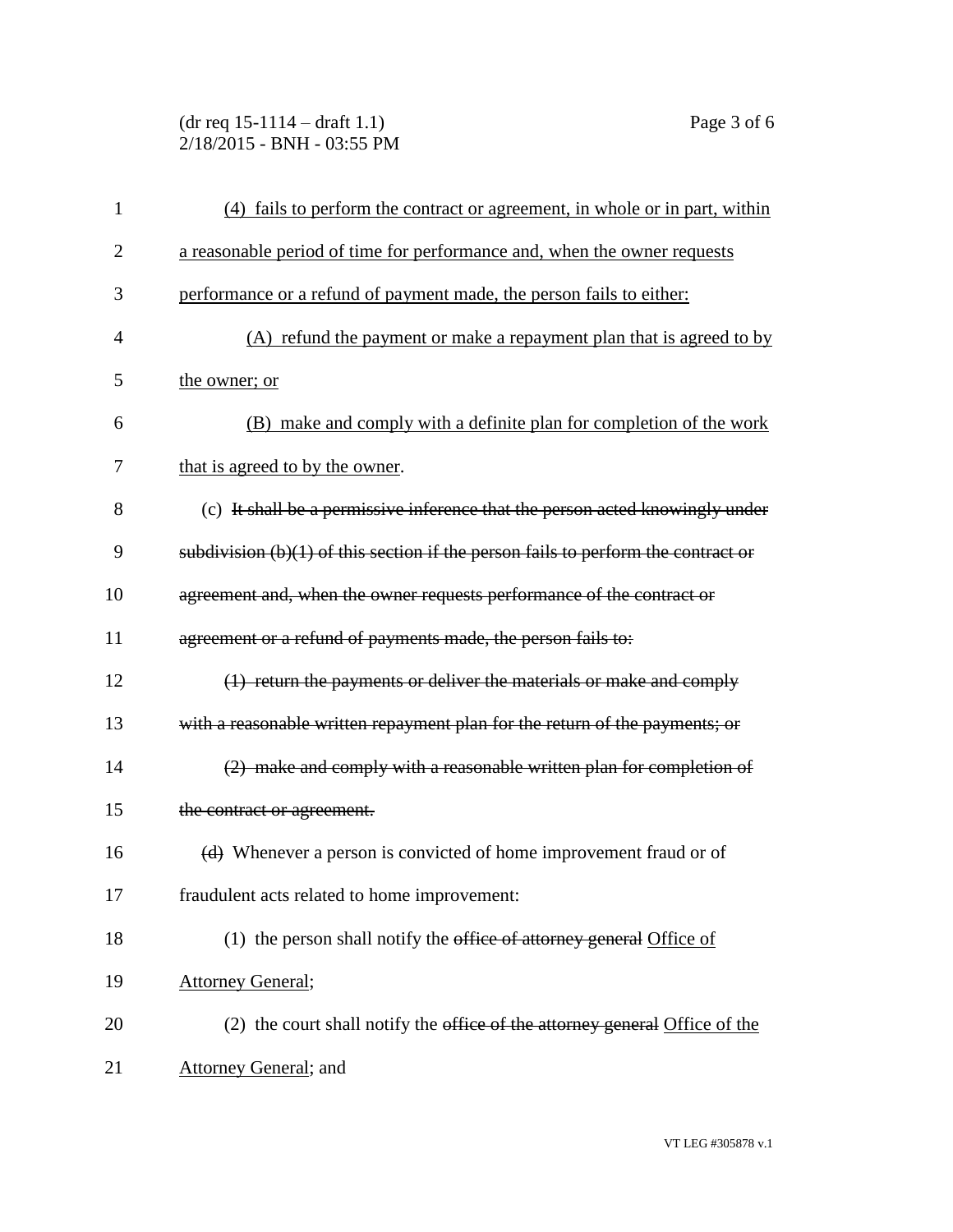## (dr req 15-1114 – draft 1.1) Page 4 of 6 2/18/2015 - BNH - 03:55 PM

| $\mathbf{1}$   | (3) the office of attorney general Office of Attorney General shall place                   |
|----------------|---------------------------------------------------------------------------------------------|
| $\overline{2}$ | the person's name on the home improvement fraud registry Home                               |
| 3              | <b>Improvement Fraud Registry.</b>                                                          |
| $\overline{4}$ | $\left(\frac{e}{d}\right)(1)$ A person who violates subsection (b) of this section shall be |
| 5              | imprisoned not more than two years or fined not more than \$1,000.00, or both,              |
| 6              | if the loss to a single consumer is less than $$1,000.00$ .                                 |
| 7              | (2) A person who is convicted of a second or subsequent violation of                        |
| 8              | subdivision (1) of this subsection shall be imprisoned not more than three years            |
| 9              | or fined not more than \$5,000.00, or both.                                                 |
| 10             | (3) A person who violates subsection (b) of this section shall be                           |
| 11             | imprisoned not more than three years or fined not more than \$5,000.00, or                  |
| 12             | both, if:                                                                                   |
| 13             | (A) the loss to a single consumer is $$1,000.00$ or more; or                                |
| 14             | $(B)$ the loss to more than one consumer is \$2,500.00 or more in the                       |
| 15             | aggregate.                                                                                  |
| 16             | (4) A person who is convicted of a second or subsequent violation of                        |
| 17             | subdivision (3) of this subsection shall be imprisoned not more than five years             |
| 18             | or fined not more than \$10,000.00, or both.                                                |
| 19             | (5) A person who violates subsection $(d)(c)$ or $(f)(e)$ of this section shall             |
| 20             | be imprisoned for not more than two years or fined not more than \$1,000.00,                |
| 21             | or both.                                                                                    |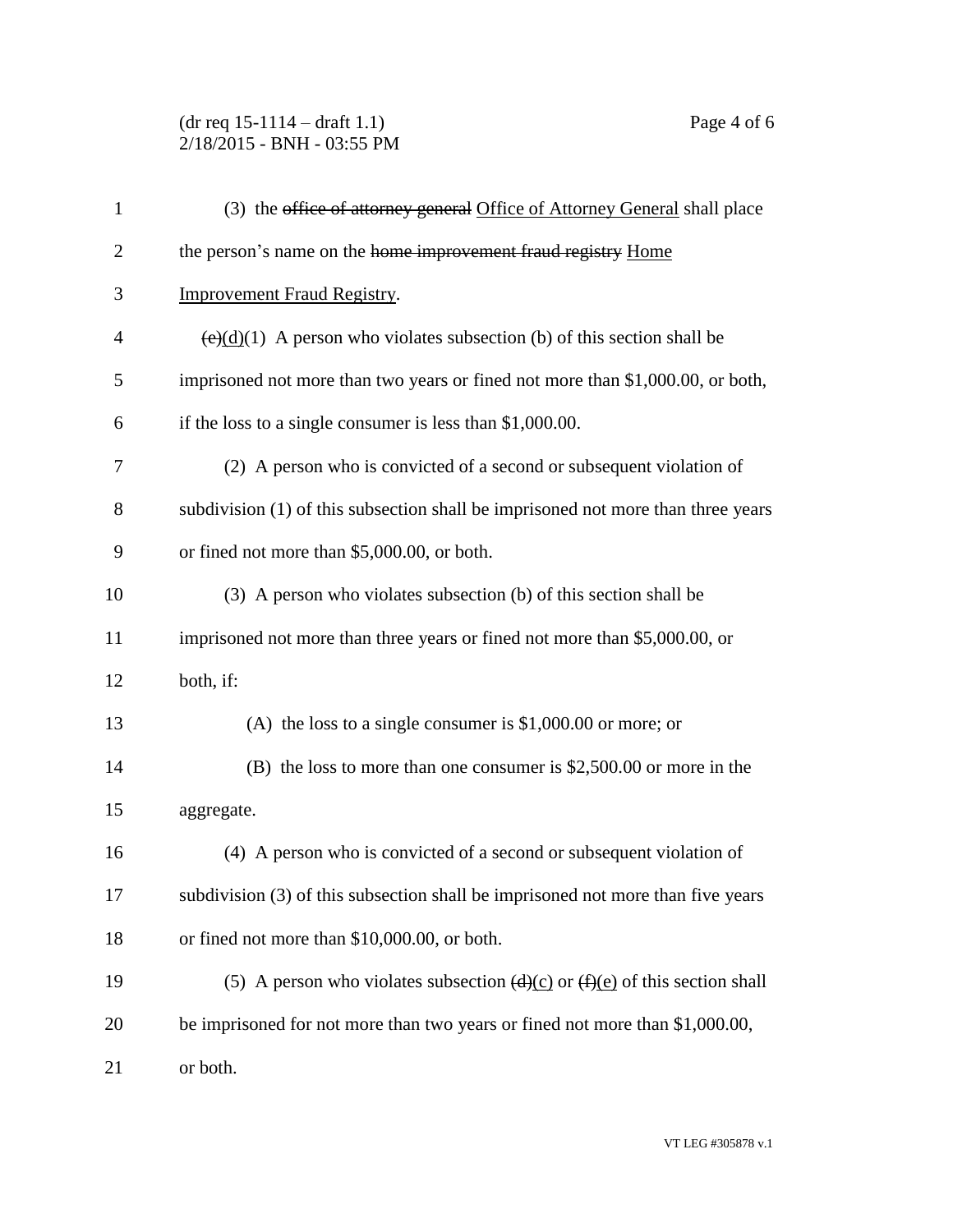## (dr req 15-1114 – draft 1.1) Page 5 of 6 2/18/2015 - BNH - 03:55 PM

| $\mathbf{1}$   | $\overline{(f)(e)}$ A person who is sentenced pursuant to subdivision $\overline{(e)(d)}(2)$ , (3), or |
|----------------|--------------------------------------------------------------------------------------------------------|
| $\overline{2}$ | (4) of this section, or convicted of fraudulent acts related to home                                   |
| 3              | improvement, may engage in home improvement activities for compensation                                |
| $\overline{4}$ | only if:                                                                                               |
| 5              | (1) the work is for a company or individual engaged in home                                            |
| 6              | improvement activities, and the person first notifies the company or individual                        |
| 7              | of the conviction and notifies the office of attorney general Office of Attorney                       |
| 8              | General of the person's current address and telephone number; the name,                                |
| 9              | address, and telephone number of the company or individual for whom the                                |
| 10             | person is going to work; and the date on which the person will start working                           |
| 11             | for the company or individual; or                                                                      |
| 12             | (2) the person notifies the office of attorney general Office of Attorney                              |
| 13             | General of the intent to engage in home improvement activities, and that the                           |
| 14             | person has filed a surety bond or an irrevocable letter of credit with the office                      |
| 15             | Office in an amount of not less than \$50,000.00, and pays on a regular basis all                      |
| 16             | fees associated with maintaining such bond or letter of credit.                                        |
| 17             | (g)(f) The office of attorney general Office of Attorney General shall                                 |
| 18             | release the letter of credit at such time when:                                                        |
| 19             | (1) any claims against the person relating to home improvement fraud                                   |
| 20             | have been paid;                                                                                        |